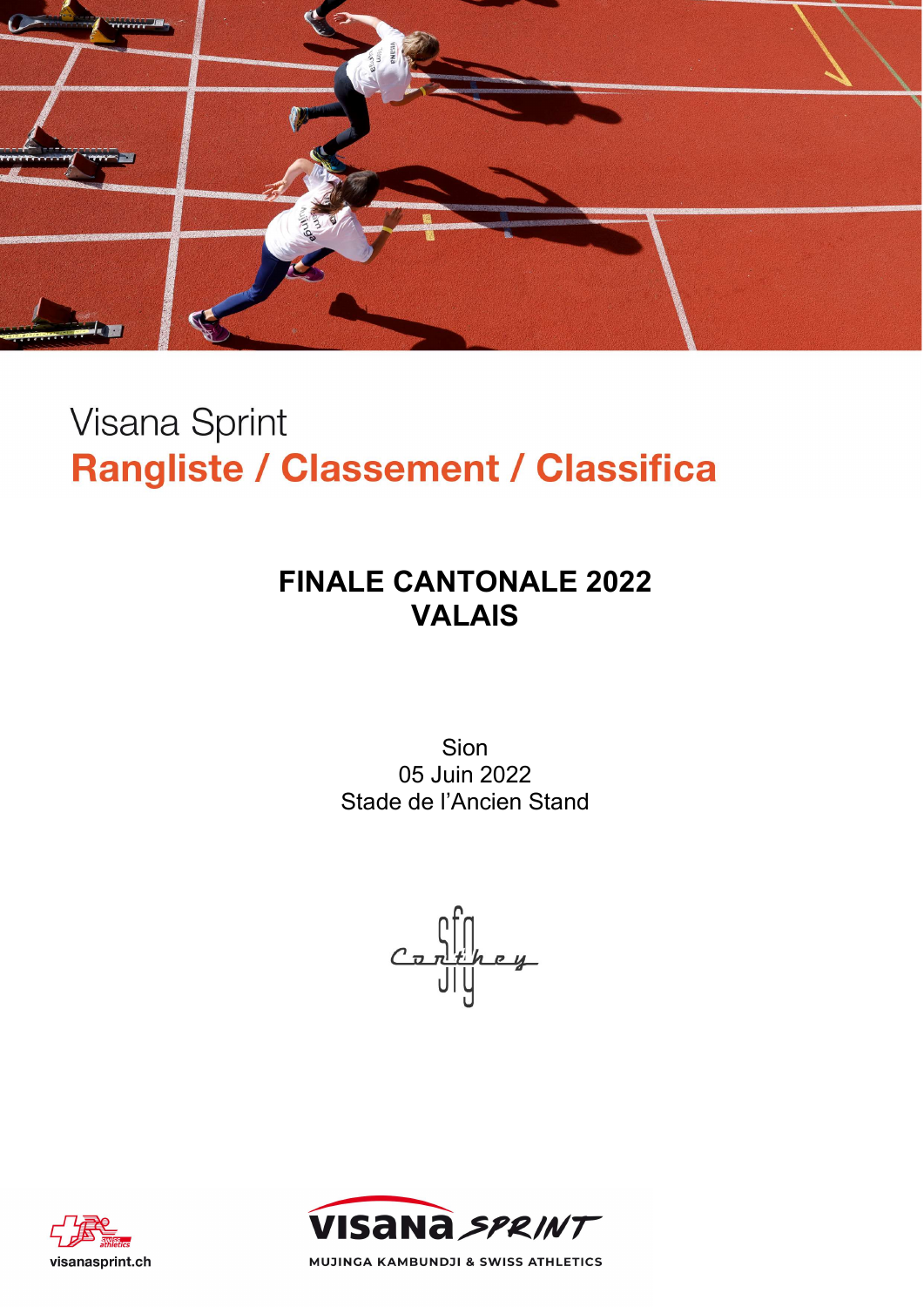**80m 2007, U16 Hommes** 05.06.2022 / 11:35<br>Séries chronométrées **11:35**<br>Vent: I:+0.2 m/s Séries chronométrées Se qualifient les 8 meilleurs temps (q) pour Finale, à 13:35

| Rang Doss Nom |                                 | AN Pays Club            | Performance | Q I  |
|---------------|---------------------------------|-------------------------|-------------|------|
|               | 1 52 Evéquoz Martin             | 2007 SUI CA Sion        | 9.58        | PB q |
|               | 2 170 Kalbermatter Elia         | 2007 SUI LLT Oberwallis | 9.91        | PB q |
|               | 3 124 Figueiredo Machado Rafael | 2007 POR CA Vouvry      | 9.97        | q    |
|               | 4 94 Cavalera Thibault          | 2007 SUI CA Vétroz      | 11.27       | PB q |
|               | 5 98 Ducrey Jonathan            | 2007 SUI CA Vétroz      | 11.66       | PB q |
|               | 93 Cavalera Alex                | 2007 SUI CA Vétroz      | <b>DNS</b>  |      |

## **80m 2008, U16 Hommes** 05.06.2022 / 11:25<br>Séries chronométrées **11:25**<br>Céries chronométrées

Vent: II:-1.6; I:-2.1 m/s Se qualifient les 8 meilleurs temps (q) pour Finale, à 13:25

|    |    | Rang Doss Nom        | ΑN   | Pays Club                 | Performance |      | Q    |
|----|----|----------------------|------|---------------------------|-------------|------|------|
|    |    | 187 Berra Loan       | 2008 | SUI SFG Collombey-Muraz   | 10.42       | 1.11 | q    |
|    |    | 2 192 Mairet Thibaud | 2008 | SUI SFG Collombey-Muraz   | 10.47       | 1.1  | q    |
| З. | 99 | <b>Erard Reno</b>    | 2008 | SUI CA Vétroz             | 10.57       | 2.1  | q    |
| 4  | 31 | <b>Rey Bastien</b>   | 2008 | SUI CA Sierre DSG         | 10.62       | 2.11 | q    |
| 5. |    | 180 Zimmermann Elia  | 2008 | <b>SUI LLT Oberwallis</b> | 10.72       | 3.1  | PB q |
| 6. |    | 56 Franzetti Simon   | 2008 | SUI CA Sion               | 10.93       | 3.11 | q    |
|    |    | 84 Zanini Matteo     | 2008 | SUI CA Sion               | 11.39       | 4.11 | q    |
| 8  | 25 | <b>Monnet Paul</b>   | 2008 | SUI CA Sierre DSG         | 11.74       | 4.1  | q    |
| 9  | 37 | <b>Terrier Ryan</b>  | 2008 | SUI CA Sierre DSG         | 11.94       | 5.11 |      |
| 10 |    | 32 Rüeger Noah       | 2008 | SUI CA Sierre DSG         | 12.39       | 6.11 |      |
|    |    | 179 Tonarelli Gianni | 2008 | SUI LLT Oberwallis        | <b>DNS</b>  | $-1$ |      |

## **80m 2008, U16 Hommes** 05.06.2022 / 13:25

|                       |      | Vent: I:-2.4 m/s |                                                                                                                                                                                                                 |     |
|-----------------------|------|------------------|-----------------------------------------------------------------------------------------------------------------------------------------------------------------------------------------------------------------|-----|
| Rang Doss Nom         |      |                  | Performance                                                                                                                                                                                                     |     |
| 187 Berra Loan        |      |                  | 10.36                                                                                                                                                                                                           |     |
| 2 192 Mairet Thibaud  |      |                  | 10.41                                                                                                                                                                                                           |     |
| 3 99 Erard Reno       |      |                  | 10.59                                                                                                                                                                                                           |     |
| 4 180 Zimmermann Elia |      |                  | 10.65                                                                                                                                                                                                           | PB. |
| 5 31 Rey Bastien      |      |                  | 10.70                                                                                                                                                                                                           |     |
| 6 56 Franzetti Simon  | 2008 |                  | 10.88                                                                                                                                                                                                           |     |
| 84 Zanini Matteo      | 2008 |                  | 11.57                                                                                                                                                                                                           |     |
| 25 Monnet Paul        |      |                  | <b>DNS</b>                                                                                                                                                                                                      |     |
|                       |      |                  | AN Pays Club<br>2008 SUI SFG Collombey-Muraz<br>2008 SUI SFG Collombey-Muraz<br>2008 SUI CA Vétroz<br>2008 SUI LLT Oberwallis<br>2008 SUI CA Sierre DSG<br>SUI CA Sion<br>SUI CA Sion<br>2008 SUI CA Sierre DSG |     |

**80m 2007, U16 Femmes** 05.06.2022 / 11:30<br>Séries chronométrées **11:30**<br>Céries chronométrées Vent: II:-2.9; I:-0.4 m/s Se qualifient les 8 meilleurs temps (q) pour Finale, à 13:30

|    | Rang Doss Nom |                           | ΑN   | Pays Club            | Performance |      |           |  |
|----|---------------|---------------------------|------|----------------------|-------------|------|-----------|--|
|    |               | 159 Fournier Amélie       | 2007 | SUI CS 13 Etoiles    | 10.83       | 1.11 | PB q      |  |
|    | 23            | Maire Alizée              | 2007 | SUI CA Sierre DSG    | 10.86       | 1.1  | q         |  |
|    | 38            | Wicki Jeanne-Marie        | 2007 | SUI CA Sierre DSG    | 10.90       | 2.1  | PB q      |  |
| 4  | -47           | De Palma Audrey           | 2007 | SUI CA Sion          | 10.93       | 3/1  | PB q      |  |
|    | 5 27          | <b>Pellissier Camille</b> | 2007 | SUI CA Sierre DSG    | 11.09       | 2.11 | PB q      |  |
|    |               | 6 113 Normand Rachel      | 2007 | SUI CA Vétroz        | 11.14       | 4.1  | PB q      |  |
|    |               | 183 Amacker Lena          | 2007 | SUI LV Visp          | 11.27       | 5.1  | q         |  |
| 8. | 72.           | <b>Mottier Elise</b>      | 2007 | SUI CA Sion          | 11.51       | 3.11 | q         |  |
| 9  | 14            | <b>Bonvin Clémentine</b>  | 2007 | SUI CA Sierre DSG    | 11.70       | 4.11 | <b>PB</b> |  |
|    |               | 10 247 Salzmann Hanna     | 2007 | <b>SUI TV Naters</b> | 12.40       | 5.11 | PB.       |  |

# Sion, Stade de l'ancien Stand, 05.06.2022 **RÉSULTATS**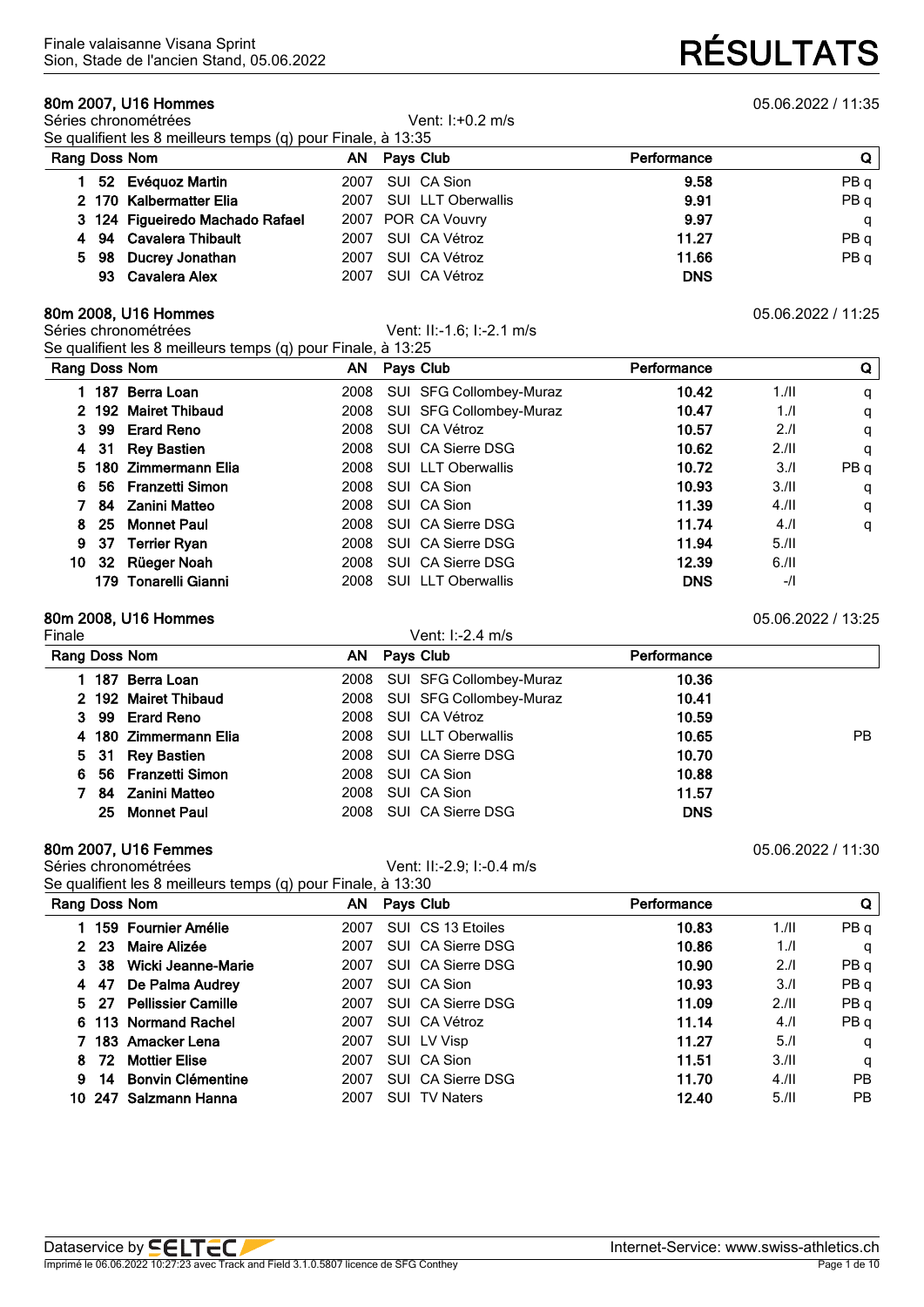## **80m 2007, U16 Femmes** 05.06.2022 / 13:30

Sion, Stade de l'ancien Stand, 05.06.2022 **RÉSULTATS**

| Finale |                              | Vent: I:-2.7 m/s          |             |           |
|--------|------------------------------|---------------------------|-------------|-----------|
|        | Rang Doss Nom                | Pays Club<br>AN.          | Performance |           |
|        | 159 Fournier Amélie          | SUI CS 13 Etoiles<br>2007 | 10.82       | <b>PB</b> |
|        | Maire Alizée<br>2 23         | SUI CA Sierre DSG<br>2007 | 10.92       |           |
|        | 3 47 De Palma Audrey         | SUI CA Sion<br>2007       | 11.01       |           |
|        | 4 27 Pellissier Camille      | SUI CA Sierre DSG<br>2007 | 11.21       |           |
|        | 5 113 Normand Rachel         | SUI CA Vétroz<br>2007     | 11.24       |           |
|        | 6 38 Wicki Jeanne-Marie      | SUI CA Sierre DSG<br>2007 | 11.26       |           |
|        | 7 183 Amacker Lena           | SUI LV Visp<br>2007       | 11.50       |           |
|        | <b>Mottier Elise</b><br>8 72 | SUI CA Sion<br>2007       | 11.67       |           |

**80m 2008, U16 Femmes** 05.06.2022 / 11:20<br>Séries chronométrées **11:20**<br>Céries chronométrées Vent: II:0.0; I:-0.3 m/s Se qualifient les 8 meilleurs temps (q) pour Finale, à 13:20

| Rang Doss Nom |     |                        | $\mathbf{r}$ . The state $\mathbf{r}$ | AN Pays Club              | Performance |      | $\mathbf Q$ |
|---------------|-----|------------------------|---------------------------------------|---------------------------|-------------|------|-------------|
|               |     | 1 172 Kreuzer Vivienne | 2008                                  | SUI LLT Oberwallis        | 11.00       | 1.11 | PB q        |
| 2.            |     | 83 Zanella Sveva       | 2008                                  | SUI CA Sion               | 11.07       | 2.11 | q           |
|               |     | 3 168 Jordan Lara      | 2008                                  | <b>SUI LLT Oberwallis</b> | 11.41       | 3/II | PBq         |
|               |     | 4 100 Fournier Laura   | 2008                                  | SUI CA Vétroz             | 11.47       | 1.1  | q           |
| 5.            |     | 28 Perruchoud Jade     | 2008                                  | SUI CA Sierre DSG         | 11.50       | 2.1  | q           |
| 6.            | -49 | Debons Célia           | 2008                                  | SUI CA Sion               | 11.57       | 4.11 | q           |
|               |     | 29 Petitjean Marine    | 2008                                  | SUI CA Sierre DSG         | 11.58       | 5.11 | q           |
| 8.            |     | 153 Saillen Amélie     | 2008                                  | SUI CABV Martigny         | 11.60       | 3.1  | q           |
| 9.            |     | 89 Bachmann Julie      | 2008                                  | SUI CA Vétroz             | 11.70       | 6.11 |             |
|               |     | 10 148 Pierroz Lily    |                                       | 2008 SUI CABV Martigny    | 11.79       | 7.11 |             |
| 11.           |     | 139 Fanti Lalv         | 2008                                  | <b>SUI CABV Martigny</b>  | 11.98       | 4.1  |             |
| 12.           |     | 19 Cotutiu Coralie     | 2008                                  | SUI CA Sierre DSG         | 12.03       | 5.1  |             |
| 13.           |     | 12 Barras Lucile       | 2008                                  | SUI CA Sierre DSG         | 12.19       | 8.11 |             |
|               |     | 207 Jordan Laura       | 2008                                  | SUI SG St-Maurice         | <b>DNS</b>  | $-1$ |             |
|               |     | 178 Squaratti Melanie  | 2008                                  | <b>SUI LLT Oberwallis</b> | <b>DNS</b>  | -/   |             |

## **80m 2008, U16 Femmes** 05.06.2022 / 13:20

| Finale                 | Vent: I:-2.0 m/s        |             |  |
|------------------------|-------------------------|-------------|--|
| Rang Doss Nom          | AN Pays Club            | Performance |  |
| 83 Zanella Sveva       | 2008 SUI CA Sion        | 11.02       |  |
| 2 172 Kreuzer Vivienne | 2008 SUI LLT Oberwallis | 11.20       |  |
| 3 100 Fournier Laura   | 2008 SUI CA Vétroz      | 11.36       |  |
| 4 168 Jordan Lara      | 2008 SUI LLT Oberwallis | 11.46       |  |
| 5 29 Petitjean Marine  | 2008 SUI CA Sierre DSG  | 11.57       |  |
| 6 49 Debons Célia      | 2008 SUI CA Sion        | 11.66       |  |
| 7 153 Saillen Amélie   | 2008 SUI CABV Martigny  | 11.68       |  |
| 8 28 Perruchoud Jade   | 2008 SUI CA Sierre DSG  | 11.69       |  |
|                        |                         |             |  |

#### **60m 2009, U14 Hommes** 05.06.2022 / 11:10

Séries chronométrées

Se qualifient les 8 meilleurs temps (q) pour Finale, à 13:10

|    | Rang Doss Nom |                                     |      | AN Pays Club              | Performance |      | Q         |
|----|---------------|-------------------------------------|------|---------------------------|-------------|------|-----------|
|    |               | 166 Giulio Pineiro Dorian Alexander |      | 2009 GER LLT Oberwallis   | 8.23        | 1.11 | PB q      |
|    |               | 2 151 Roth Marin                    | 2009 | SUI CABV Martigny         | 8.68        | 1.1  | q         |
|    |               | 3 175 Pistorius Flynn               | 2009 | <b>SUI LLT Oberwallis</b> | 8.82        | 2.11 | PB q      |
|    |               | 4 214 Bellwald Julian               |      | 2009 SUI STV Gampel       | 9.19        | 3.11 | q         |
|    |               | 5 230 Felli Corentin                | 2009 | SUI TRT Monthey           | 9.32        | 2.11 | PB q      |
|    |               | 6 256 Barman Simon                  | 2009 | SUI Vérossaz              | 9.48        | 3/1  | q         |
|    |               | 7 147 Perraudin Kylian              | 2009 | SUI CABV Martigny         | 9.54        | 4.11 | q         |
|    |               | 8 161 Valente Nolan                 | 2009 | SUI ES Ayent Anzère       | 9.60        | 4.1  | PB q      |
|    |               | 9 108 Lugon Ethan                   | 2009 | SUI CA Vétroz             | 9.79        | 5.11 | <b>PB</b> |
| 10 |               | 34 Sarrasin Théo                    | 2009 | SUI CA Sierre DSG         | 10.62       | 5.1  | <b>PB</b> |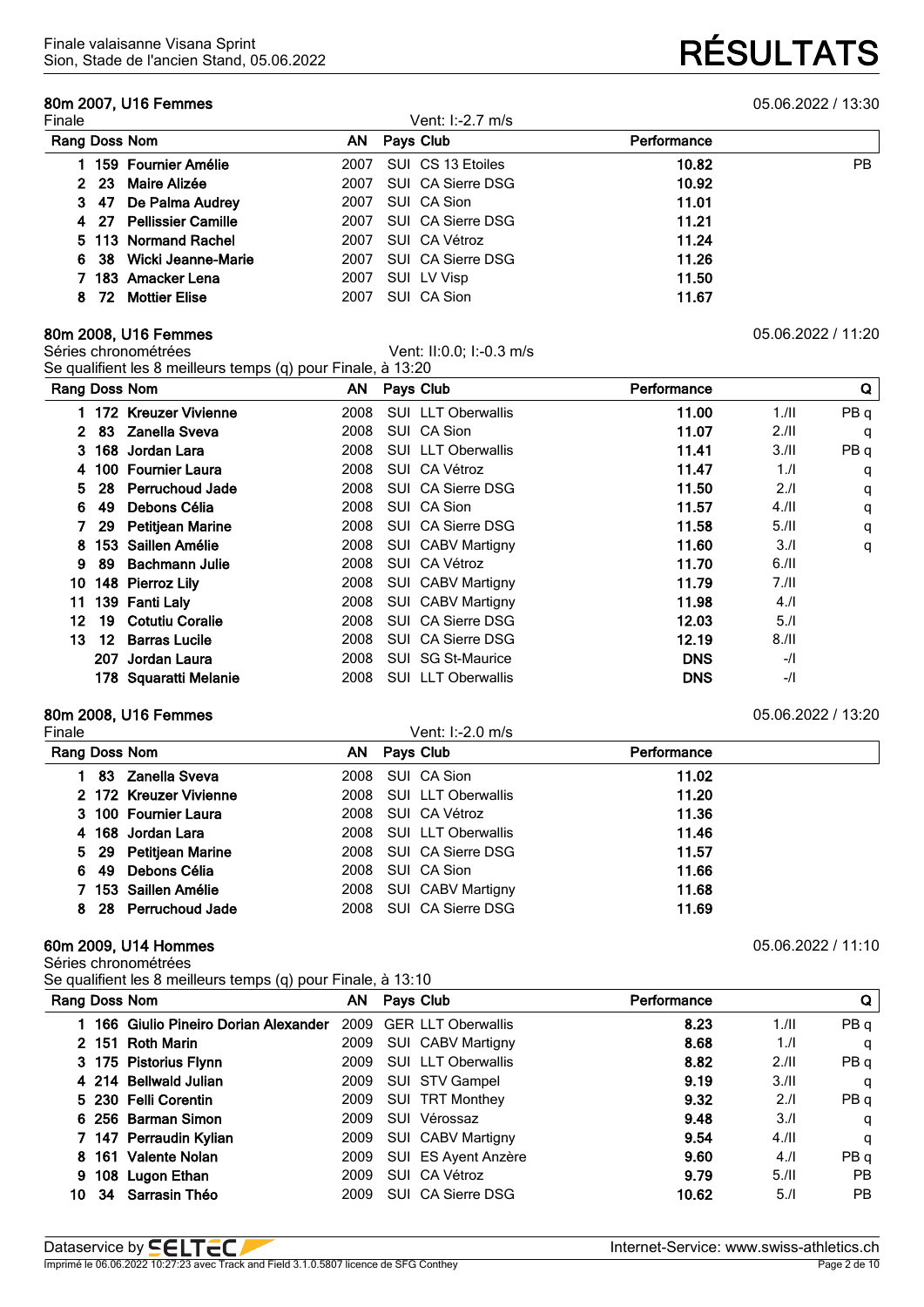### **60m 2009, U14 Hommes - Suite** 05.06.2022 / 11:10

Séries chronométrées Se qualifient les 8 meilleurs temps (q) pour Finale, à 13:10

#### **Rang** Doss Nom **AN AN** Pays Club **Performance Q**

**Terretaz Noé** 2009 SUI ES Ayent Anzère **DNS** -/II

#### **60m 2009, U14 Hommes** 05.06.2022 / 13:10

Fin

| male |                                                             |                          |             |           |
|------|-------------------------------------------------------------|--------------------------|-------------|-----------|
|      | <b>Rang Doss Nom</b>                                        | AN Pays Club             | Performance |           |
|      | 166 Giulio Pineiro Dorian Alexander 2009 GER LLT Oberwallis |                          | 8.21        | <b>PB</b> |
|      | 2 151 Roth Marin                                            | 2009 SUI CABV Martigny   | 8.64        | <b>PB</b> |
|      | 3 175 Pistorius Flynn                                       | 2009 SUI LLT Oberwallis  | 8.74        | PB        |
|      | 4 214 Bellwald Julian                                       | 2009 SUI STV Gampel      | 9.20        |           |
|      | 5 230 Felli Corentin                                        | 2009 SUI TRT Monthey     | 9.34        |           |
|      | 6 256 Barman Simon                                          | 2009 SUI Vérossaz        | 9.40        |           |
|      | 161 Valente Nolan                                           | 2009 SUI ES Ayent Anzère | <b>DNS</b>  |           |
|      | 147 Perraudin Kylian                                        | 2009 SUI CABV Martigny   | <b>DNS</b>  |           |

#### **60m 2010, U14 Hommes** 05.06.2022 / 11:00 Séries chronométrées

Se qualifient les 8 meilleurs temps (q) pour Finale, à 13:00

| Rang Doss Nom |         |                          | ΑN   | Pays Club  |                        | Performance |        | Q               |
|---------------|---------|--------------------------|------|------------|------------------------|-------------|--------|-----------------|
| 1.            | 87      | <b>Akkus Hayden</b>      | 2010 |            | SUI CA Vétroz          | 8.40        | 1.11   | PB q            |
|               | 2 2 0 9 | <b>Schneider Alexis</b>  | 2010 |            | SUI SG St-Maurice      | 8.76        | 1.1    | PB <sub>q</sub> |
|               | 3 21    | <b>Guntern Alexandre</b> | 2010 |            | SUI CA Sierre DSG      | 8.94        | 2.1    | PB q            |
| 4             | 11      | <b>Balmer Lucien</b>     | 2010 |            | SUI CA Sierre DSG      | 9.17        | 3.1    | q               |
|               |         | 5 155 Saillen Louis      | 2010 |            | SUI CABV Martigny      | 9.24        | 2.11   | PB <sub>q</sub> |
|               |         | 6 197 Antille Kilian     | 2010 |            | <b>SUI SFG Conthey</b> | 9.58        | 4.1    | PB <sub>q</sub> |
|               | 7 111   | <b>Minnig Nolan</b>      | 2010 |            | SUI CA Vétroz          | 9.77        | 3.11   | PB q            |
|               |         | 8 222 Ruppen Mattia      | 2010 |            | SUI STV Gampel         | 10.21       | 5.1    | q               |
|               |         | 9 227 Clabrese Ziad      | 2010 |            | <b>SUI TRT Monthey</b> | 10.23       | 6.1    |                 |
|               |         | 10 218 Eyholzer Benjamin | 2010 |            | SUI STV Gampel         | 10.33       | 4.11   |                 |
| 11            | 10      | <b>Aurat Alec</b>        | 2010 |            | SUI CA Sierre DSG      | 10.82       | 5.11   | PB.             |
| 12            | 13      | <b>Besson Guillaume</b>  | 2010 |            | SUI CA Sierre DSG      | 11.66       | 6.11   |                 |
|               |         | 245 Liechti Max Benjamin | 2010 |            | <b>SUI TV Naters</b>   | <b>DNS</b>  | -/II   |                 |
|               | 3       | Levet Jay                | 2010 | <b>SUI</b> | <b>BBC Monthey</b>     | <b>DNS</b>  | $-1$   |                 |
|               |         | 231 Frémont Flavio       | 2010 |            | <b>SUI TRT Monthey</b> | <b>DNS</b>  | $-111$ |                 |

#### **60m 2010, U14 Hommes** 05.06.2022 / 13:00

Finale **Rang Doss Nom AN Pays Club Performance 87 Akkus Hayden** 2010 SUI CA Vétroz **8.28** PB **209 Schneider Alexis** 2010 SUI SG St-Maurice **8.68** PB **21 Guntern Alexandre** 2010 SUI CA Sierre DSG **8.83** PB **11 Balmer Lucien** 2010 SUI CA Sierre DSG **8.95** PB **155 Saillen Louis** 2010 SUI CABV Martigny **9.08** PB **197 Antille Kilian** 2010 SUI SFG Conthey **9.44** PB **111 Minnig Nolan** 2010 SUI CA Vétroz **9.65** PB **222 Ruppen Mattia** 2010 SUI STV Gampel **10.28**

#### **60m 2009, U14 Femmes** 05.06.2022 / 11:05

Séries chronométrées

Se qualifient les 8 meilleurs temps (q) pour Finale, à 13:05

| Rang Doss Nom           | AN Pays Club | Performance | Q                                                                                               |
|-------------------------|--------------|-------------|-------------------------------------------------------------------------------------------------|
| 243 Imwinkelried Ladina |              | 8.42        | PB a<br>1./II                                                                                   |
| 2 181 Zimmermann Laura  |              | 8.66        | PB q<br>2.11                                                                                    |
| 3 136 Dini Ella-Lizie   |              | 9.04        | PB q<br>1.1                                                                                     |
| 4 234 Palaz Mahéra      |              | 9.05        | 2.1<br>PB <sub>d</sub>                                                                          |
|                         |              |             | 2009 SUI TV Naters<br>2009 SUI LLT Oberwallis<br>2009 SUI CABV Martigny<br>2009 SUI TRT Monthey |

Dataservice by **SELTEC**<br>
Internet-Service: www.swiss-athletics.ch<br>
Internet-Service: www.swiss-athletics.ch<br>
Page 3 de 10 Imprimé le 06.06.2022 10:27:23 avec Track and Field 3.1.0.5807 licence de SFG Conthey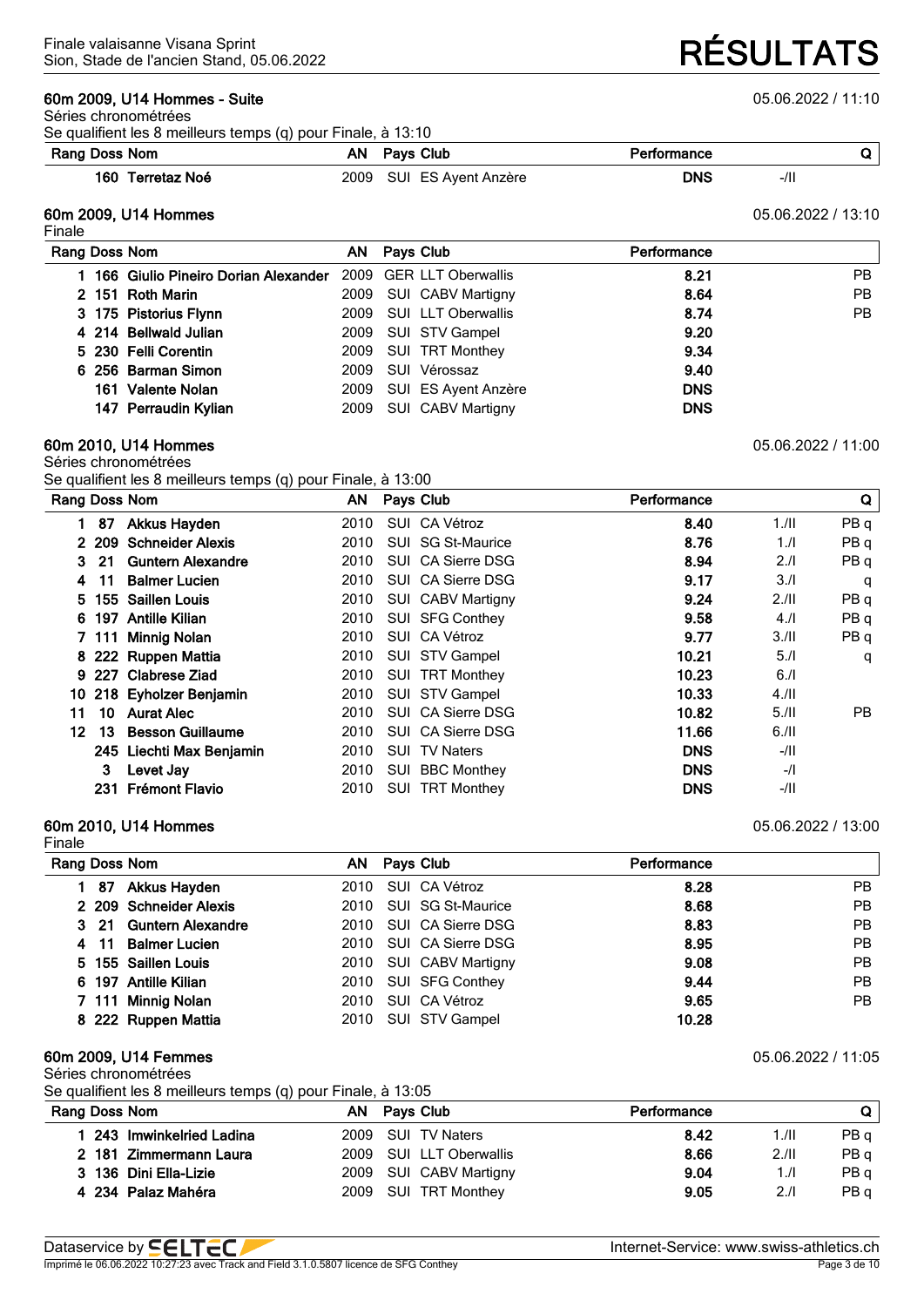#### **60m 2009, U14 Femmes - Suite** 05.06.2022 / 11:05

Séries chronométrées Se qualifient les 8 meilleurs temps (q) pour Finale, à 13:05

|    |     | Rang Doss Nom         |      | AN Pays Club           | Performance |       | Q         |
|----|-----|-----------------------|------|------------------------|-------------|-------|-----------|
|    |     | 5 103 Gessler Erine   | 2009 | SUI CA Vétroz          | 9.05        | 3.1   | q         |
|    |     | 6 109 Luyet Chloé     | 2009 | SUI CA Vétroz          | 9.17        | 3.11  | PB q      |
|    |     | 7 237 Talevska Sanja  | 2009 | <b>SUI TRT Monthey</b> | 9.33        | 4.11  | q         |
|    |     | 8 220 Keulers Kyra    |      | 2009 SUI STV Gampel    | 9.42        | 4.1   | PB q      |
|    |     | 9 131 Bourgeois Alice |      | 2009 SUI CABV Martigny | 9.43        | 5.1   | PB.       |
| 10 |     | 134 Copt Zélie        |      | 2009 SUI CABV Martigny | 9.54        | 5.11  | <b>PB</b> |
| 11 |     | 61 Humbert Lisa       | 2009 | SUI CA Sion            | 9.56        | 6.1   |           |
| 12 |     | 68 Lipawsky Cloé      | 2009 | SUI CA Sion            | 9.57        | 6.11  |           |
| 13 |     | 116 Reynard Céline    | 2009 | SUI CA Vétroz          | 9.64        | 7.1   |           |
| 14 | 9   | Anzenberger Léane     |      | 2009 SUI CA Sierre DSG | 10.05       | 8.1   |           |
| 15 |     | 16 Cappelli Emeline   | 2009 | SUI CA Sierre DSG      | 10.10       | 7.11  |           |
|    | 73. | Nanchen Anaïs         | 2009 | SUI CA Sion            | <b>DNS</b>  | $-11$ |           |

#### **60m 2009, U14 Femmes** 05.06.2022 / 13:05

Finale

| Rang Doss Nom             | AN Pays Club            | Performance |     |
|---------------------------|-------------------------|-------------|-----|
| 1 243 Imwinkelried Ladina | 2009 SUI TV Naters      | 8.17        | PB. |
| 2 181 Zimmermann Laura    | 2009 SUI LLT Oberwallis | 8.52        | PB. |
| 3 136 Dini Ella-Lizie     | 2009 SUI CABV Martigny  | 8.91        | PB. |
| 4 234 Palaz Mahéra        | 2009 SUI TRT Monthey    | 8.96        | PB. |
| 5 103 Gessler Erine       | 2009 SUI CA Vétroz      | 9.00        |     |
| 6 220 Keulers Kyra        | 2009 SUI STV Gampel     | 9.20        | PB. |
| 7 109 Luyet Chloé         | 2009 SUI CA Vétroz      | 9.20        |     |
| 8 237 Talevska Sanja      | 2009 SUI TRT Monthey    | 9.21        |     |

#### **60m 2010, U14 Femmes** 05.06.2022 / 10:55

Séries chronométrées

Se qualifient les 8 meilleurs temps (q) pour Finale, à 12:55

| Rang Doss Nom  |    |                         | AN . | Pays Club                 | Performance |       | Q               |
|----------------|----|-------------------------|------|---------------------------|-------------|-------|-----------------|
| 1.             | 95 | Claivaz Ailyne          | 2010 | SUI CA Vétroz             | 8.73        | 1.1   | q               |
| $\mathbf{2}^-$ | 74 | <b>Perrier Romane</b>   | 2010 | SUI CA Sion               | 8.93        | 2.1   | PB q            |
|                |    | 3 117 Reynard Joanne    | 2010 | SUI CA Vétroz             | 9.08        | 3/1   | PB q            |
|                |    | 4 252 Summermatter Jana | 2010 | <b>SUI TV Naters</b>      | 9.18        | 1./II | PB <sub>q</sub> |
| 5.             |    | 106 Lathion Chloé       | 2010 | SUI CA Vétroz             | 9.29        | 2.11  | PB <sub>q</sub> |
| 6              |    | 55 Franzetti Clarisse   | 2010 | SUI CA Sion               | 9.37        | 4.1   | PB <sub>q</sub> |
|                |    | 7 120 Verleye Alice     | 2010 | SUI CA Vétroz             | 9.49        | 3.11  | PB q            |
| 8.             | 63 | Journel Loane           | 2010 | SUI CA Sion               | 9.58        | 5.1   | q               |
| 9.             |    | 101 Gaillard Alicia     | 2010 | SUI CA Vétroz             | 9.61        | 4.11  |                 |
| 10             |    | 169 Jordan Matilda      | 2010 | <b>SUI LLT Oberwallis</b> | 9.61        | 6.1   |                 |
| 11             |    | 141 Gargantini Margaux  | 2010 | SUI CABV Martigny         | 9.86        | 5.11  | <b>PB</b>       |
| 12.            |    | 145 Morend Emilie       | 2010 | <b>SUI CABV Martigny</b>  | 10.07       | 6.11  | PB.             |
|                |    | 13 213 Barreto Soraia   | 2010 | SUI STV Gampel            | 10.52       | 7.11  |                 |
| 14             |    | 140 Fellay Hermione     | 2010 | <b>SUI CABV Martigny</b>  | 10.60       | 8.11  |                 |
|                | 4  | Luis Costa Carolina     | 2010 | <b>SUI BBC Monthey</b>    | <b>DNS</b>  | $-1$  |                 |

#### **60m 2010, U14 Femmes** 05.06.2022 / 12:55

| Finale        |                         |     |                    |             |     |
|---------------|-------------------------|-----|--------------------|-------------|-----|
| Rang Doss Nom |                         | AN. | <b>Pays Club</b>   | Performance |     |
|               | 95 Claivaz Ailyne       |     | 2010 SUI CA Vétroz | 8.56        | PB. |
|               | 2 74 Perrier Romane     |     | 2010 SUI CA Sion   | 8.65        | PB. |
|               | 3 117 Reynard Joanne    |     | 2010 SUI CA Vétroz | 8.89        | PB. |
|               | 4 252 Summermatter Jana |     | 2010 SUI TV Naters | 8.93        | PB. |
|               | 5 106 Lathion Chloé     |     | 2010 SUI CA Vétroz | 9.12        | PB. |
|               | 6 55 Franzetti Clarisse |     | 2010 SUI CA Sion   | 9.20        | PB. |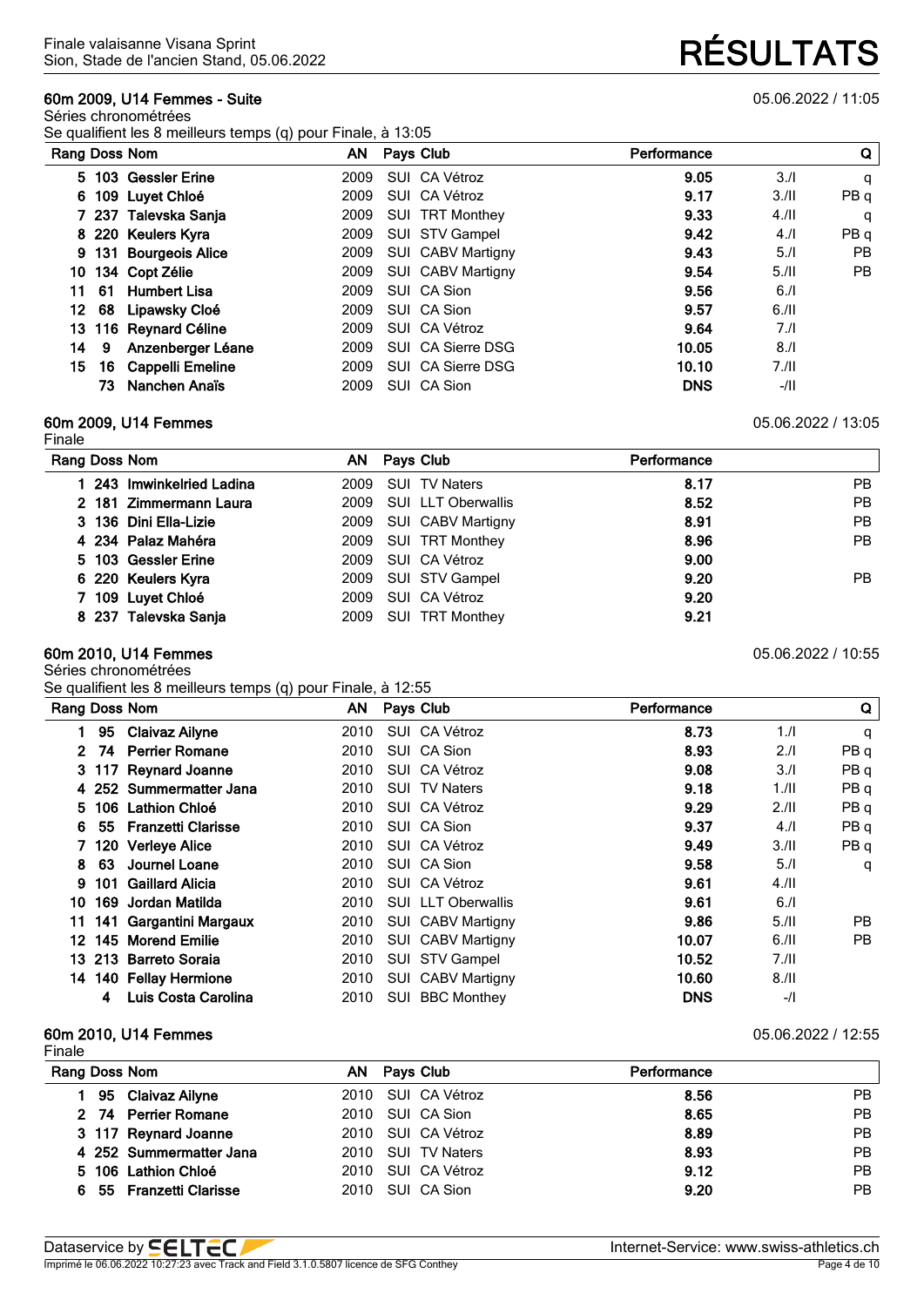#### **60m 2010, U14 Femmes - Suite** 05.06.2022 / 12:55

Sion, Stade de l'ancien Stand, 05.06.2022 **RÉSULTATS**

| <b>Rang Doss Nom</b> | AN Pays Club       | Performance |     |
|----------------------|--------------------|-------------|-----|
| 63 Journel Loane     | 2010 SUI CA Sion   | 9.21        | PB. |
| 8 120 Verleye Alice  | 2010 SUI CA Vétroz | 9.38        | PB  |

#### **60m 2012, U12 Hommes** 05.06.2022 / 10:40

#### Séries chronométrées

Se qualifient les 8 meilleurs temps (q) pour Finale, à 12:40

| Rang Doss Nom |              |                            |      | AN Pays Club |                          | Performance |        | Q         |
|---------------|--------------|----------------------------|------|--------------|--------------------------|-------------|--------|-----------|
|               |              | 1 204 Vuissoz Maxime       | 2012 |              | SUI SFG Conthey          | 9.22        | 1.11   | PBq       |
|               |              | 2 152 Rouvinez Baptiste    | 2012 |              | <b>SUI CABV Martigny</b> | 9.36        | 1.1    | PBq       |
|               |              | 3 185 Volken Niklas        | 2012 |              | <b>SUI Naters</b>        | 9.56        | 2.11   | q         |
| 4             | $\mathbf{2}$ | <b>Fans Timeo</b>          | 2012 |              | SUI BBC Monthey          | 9.75        | 3.11   | q         |
|               |              | 5 248 Salzmann Laurin      | 2012 |              | <b>SUI TV Naters</b>     | 9.78        | 4.11   | q         |
| 6.            | 80           | Von Roten Félix            | 2012 |              | SUI CA Sion              | 9.81        | 5.11   | PB q      |
|               | 62           | <b>Humbert Valentin</b>    | 2012 |              | SUI CA Sion              | 9.81        | 2.1    | PB q      |
|               |              | 8 121 Vouillamoz Alexandre | 2012 |              | SUI CA Vétroz            | 9.88        | 3.1    | q         |
| 9             |              | 150 Roth Augustin          | 2012 |              | <b>SUI CABV Martigny</b> | 10.12       | 4.1    | <b>PB</b> |
| 10            | 17           | Clavien Jordan             | 2012 |              | SUI CA Sierre DSG        | 10.40       | 5.1    | <b>PB</b> |
| 11            | 33           | Salamin Léo                | 2012 |              | SUI CA Sierre DSG        | 10.55       | 6.11   |           |
| 11            | -41          | <b>Beney Thomas</b>        | 2012 |              | SUI CA Sion              | 10.55       | 6.1    | <b>PB</b> |
|               | 5            | Mallereau Paul             | 2012 | SUI          | <b>BBC Monthey</b>       | <b>DNS</b>  | -/11   |           |
|               |              | 184 Vaissband Kyrill       | 2012 | SUI          | Monthey                  | <b>DNS</b>  | $-$ /l |           |

#### **60m 2012, U12 Hommes** 05.06.2022 / 12:40 Finale

| Rang Doss Nom  |                            | AN.  | Pays Club              | Performance |           |
|----------------|----------------------------|------|------------------------|-------------|-----------|
|                | 1 204 Vuissoz Maxime       |      | 2012 SUI SFG Conthey   | 9.14        | PB.       |
|                | 2 152 Rouvinez Baptiste    |      | 2012 SUI CABV Martigny | 9.24        | <b>PB</b> |
|                | 3 185 Volken Niklas        | 2012 | <b>SUI Naters</b>      | 9.53        |           |
|                | 4 248 Salzmann Laurin      |      | 2012 SUI TV Naters     | 9.56        |           |
|                | 5 80 Von Roten Félix       |      | 2012 SUI CA Sion       | 9.72        | <b>PB</b> |
|                | 6 62 Humbert Valentin      |      | 2012 SUI CA Sion       | 9.73        | <b>PB</b> |
| $\overline{2}$ | <b>Fans Timeo</b>          | 2012 | SUI BBC Monthey        | 9.95        |           |
|                | 8 121 Vouillamoz Alexandre | 2012 | SUI CA Vétroz          | 10.00       |           |

#### **60m 2011, U12 Hommes** 05.06.2022 / 10:50

Séries chronométrées

Se qualifient les 8 meilleurs temps (q) pour Finale, à 12:50

|             |       | Rang Doss Nom                | AN   | <b>Pays Club</b>          | Performance |      | Q               |
|-------------|-------|------------------------------|------|---------------------------|-------------|------|-----------------|
|             | 137   | <b>Djitik Matteo</b>         | 2011 | SUI CABV Martigny         | 8.84        | 1.11 | PB <sub>q</sub> |
| $2^{\circ}$ | 66    | <b>Julen Malick</b>          | 2011 | SUI CA Sion               | 9.38        | 2.11 | PB <sub>q</sub> |
|             | 3 217 | <b>Bregy Gian</b>            | 2011 | SUI STV Gampel            | 9.40        | 3.11 | PB q            |
|             |       | 4 122 Vouillamoz Timéo       | 2011 | SUI CA Vétroz             | 9.52        | 4.11 | PB <sub>q</sub> |
| 5.          | 48    | <b>Debons Arnaud</b>         | 2011 | SUI CA Sion               | 9.73        | 5.11 | PB <sub>q</sub> |
| 6           | 59    | <b>Giroud Simon</b>          | 2011 | SUI CA Sion               | 9.74        | 1.1  | PB <sub>q</sub> |
|             | 78    | <b>Saillen Gabriel</b>       | 2011 | SUI CA Sion               | 9.82        | 2.1  | PB q            |
| 8           | 215   | <b>Bellwald Samuel</b>       | 2011 | SUI STV Gampel            | 9.87        | 6.11 | PB q            |
| 9           | 43    | <b>Bonvin Théo</b>           | 2011 | SUI CA Sion               | 9.90        | 3.1  | <b>PB</b>       |
| 10          |       | <b>Sorentino Christopher</b> | 2011 | <b>BBC Monthey</b><br>SUI | 10.66       | 4.1  |                 |
| 11          | 196   | <b>Roud Thomas</b>           | 2011 | SUI SFG Collombey-Muraz   | 10.70       | 5.1  |                 |
|             | 102   | Gasser Yan                   | 2011 | CA Vétroz<br>SUI          | <b>DNS</b>  | $-1$ |                 |
|             | 191   | <b>DAVID-ROGEAT Timéo</b>    | 2011 | SUI SFG Collombey-Muraz   | <b>DNS</b>  | -/II |                 |
|             | 51    | Dessimoz Lenny               | 2011 | SUI CA Sion               | <b>DNS</b>  | $-1$ |                 |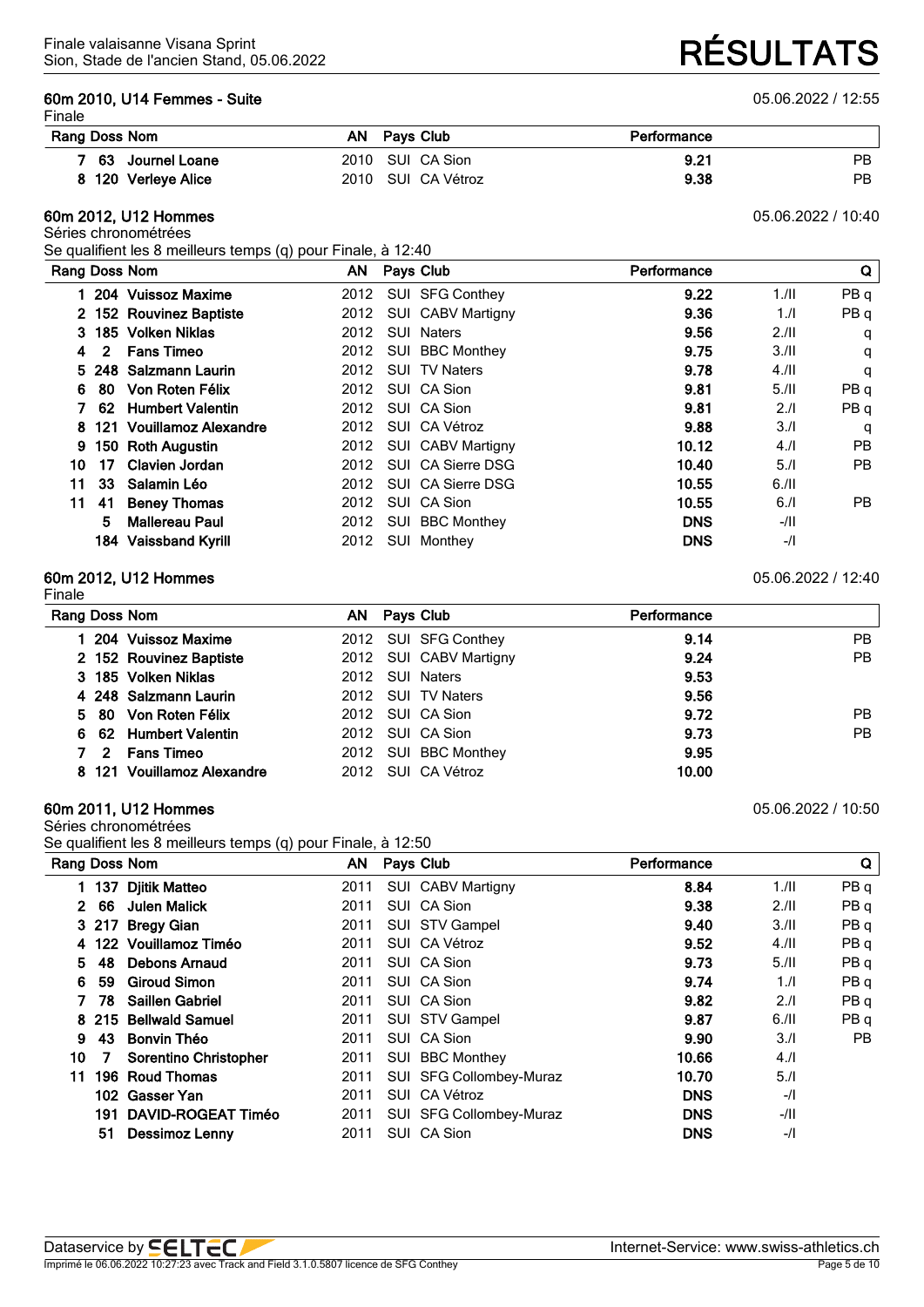## **60m 2011, U12 Hommes** 05.06.2022 / 12:50

| Rang Doss Nom          | AN.  | Pays Club         | Performance |           |
|------------------------|------|-------------------|-------------|-----------|
| 137 Djitik Matteo      | 2011 | SUI CABV Martigny | 8.77        | <b>PB</b> |
| 2 66 Julen Malick      | 2011 | SUI CA Sion       | 9.22        | <b>PB</b> |
| 3 217 Bregy Gian       | 2011 | SUI STV Gampel    | 9.32        | <b>PB</b> |
| 4 122 Vouillamoz Timéo | 2011 | SUI CA Vétroz     | 9.42        | <b>PB</b> |
| 5 59 Giroud Simon      | 2011 | SUI CA Sion       | 9.56        | <b>PB</b> |
| 48 Debons Arnaud<br>6. | 2011 | SUI CA Sion       | 9.59        | <b>PB</b> |
| 78 Saillen Gabriel     | 2011 | SUI CA Sion       | 9.70        | <b>PB</b> |
| 8 215 Bellwald Samuel  | 2011 | SUI STV Gampel    | 9.80        | <b>PB</b> |

#### **60m 2011, U12 Femmes** 05.06.2022 / 10:45

Séries chronométrées

Se qualifient les 8 meilleurs temps (q) pour Finale, à 12:45

|     |     | Rang Doss Nom              | AN   | Pays Club                 | Performance |      | Q               |
|-----|-----|----------------------------|------|---------------------------|-------------|------|-----------------|
|     |     | 242 Eggel Carina           | 2011 | SUI TV Naters             | 9.22        | 1.1  | PB q            |
|     |     | 2 138 Djitik Naomie        | 2011 | <b>SUI CABV Martigny</b>  | 9.24        | 1.11 | PB <sub>q</sub> |
|     |     | 3 210 Vuilloud Alyssa      | 2011 | SUI SG St-Maurice         | 9.49        | 2.1  | q               |
|     |     | 4 224 Stoffel Lea          | 2011 | SUI STV Gampel            | 9.61        | 2.11 | PB <sub>q</sub> |
| 5.  | -65 | Juillerat Zélie            | 2011 | SUI CA Sion               | 9.67        | 3.1  | q               |
|     |     | 6 173 Modaffari Greta      | 2011 | <b>SUI LLT Oberwallis</b> | 9.72        | 4.1  | PB <sub>q</sub> |
|     |     | 7 110 Luyet Marie          | 2011 | SUI CA Vétroz             | 10.35       | 3.11 | PB <sub>q</sub> |
|     |     | 8 202 Vouillamoz Eline     | 2011 | <b>SUI SFG Conthey</b>    | 10.54       | 4.11 | q               |
| 9   | 57  | <b>Genolet Pauline</b>     | 2011 | SUI CA Sion               | 10.57       | 5.1  |                 |
| 10  | 81  | <b>Vuistiner Lylou</b>     | 2011 | SUI CA Sion               | 10.59       | 5.11 | <b>PB</b>       |
| 11. | 24  | <b>Métrailler Clarisse</b> | 2011 | SUI CA Sierre DSG         | 10.85       | 6.11 | <b>PB</b>       |
| 12. |     | 158 Venker Emmeline        | 2011 | <b>SUI CABV Martigny</b>  | 11.48       | 7.11 | PB.             |
|     |     | 188 BRUNNER Manon          | 2011 | SUI SFG Collombey-Muraz   | <b>DNS</b>  | $-I$ |                 |
|     | 36  | <b>Schwery Margaux</b>     | 2011 | SUI CA Sierre DSG         | <b>DNS</b>  | $-1$ |                 |

#### **60m 2011, U12 Femmes** 05.06.2022 / 12:45

Finale

| Rang Doss Nom          | AN Pays Club                 | Performance |           |
|------------------------|------------------------------|-------------|-----------|
| 242 Eggel Carina       | <b>SUI TV Naters</b><br>2011 | 9.08        | <b>PB</b> |
| 2 138 Djitik Naomie    | 2011 SUI CABV Martigny       | 9.08        | PB        |
| 3 210 Vuilloud Alyssa  | 2011 SUI SG St-Maurice       | 9.26        | PB        |
| 4 224 Stoffel Lea      | 2011 SUI STV Gampel          | 9.29        | PB        |
| 5 65 Juillerat Zélie   | 2011 SUI CA Sion             | 9.40        | PB        |
| 6 173 Modaffari Greta  | 2011 SUI LLT Oberwallis      | 9.56        | PB        |
| 7 110 Luyet Marie      | SUI CA Vétroz<br>2011        | 10.16       | <b>PB</b> |
| 8 202 Vouillamoz Eline | 2011 SUI SFG Conthey         | 10.37       |           |

#### **60m 2012, U12 Femmes** 05.06.2022 / 10:35

Séries chronométrées

Se qualifient les 8 meilleurs temps (q) pour Finale, à 12:35

|    | Rang Doss Nom                 | AN Pays Club            | Performance |      | Q    |
|----|-------------------------------|-------------------------|-------------|------|------|
|    | 1 144 Koné Lena               | 2012 SUI CABV Martigny  | 9.23        | 1.11 | PB q |
|    | 2 174 Pistorius Ashley        | 2012 SUI LLT Oberwallis | 9.40        | 2.11 | PB q |
|    | 3 250 Stupf Aliyah            | 2012 SUI TV Naters      | 9.61        | 1.1  | PB q |
|    | 4 69 Marguet Cléandre         | 2012 SUI CA Sion        | 9.74        | 2.1  | q    |
|    | 5 104 Gessler Tifenn          | 2012 SUI CA Vétroz      | 9.98        | 3.1  | q    |
|    | 70 Mariéthoz Leslie           | 2012 SUI CA Sion        | 10.09       | 3.11 | PB q |
|    | 54 Fellay Jeanne              | 2012 SUI CA Sion        | 10.12       | 4.11 | q    |
|    | 8 126 Machado Figueiredo Inès | 2012 POR CA Vouvry      | 10.13       | 4.1  | q    |
| 9. | 18 Cotten Eglantine           | 2012 FRA CA Sierre DSG  | 10.27       | 5.11 |      |
| 10 | 79 Tacchini Anaïs             | 2012 SUI CA Sion        | 10.36       | 5.1  | PB.  |
| 11 | 232 Lokaj Melina              | 2012 SUI TRT Monthey    | 10.43       | 6.11 | PB.  |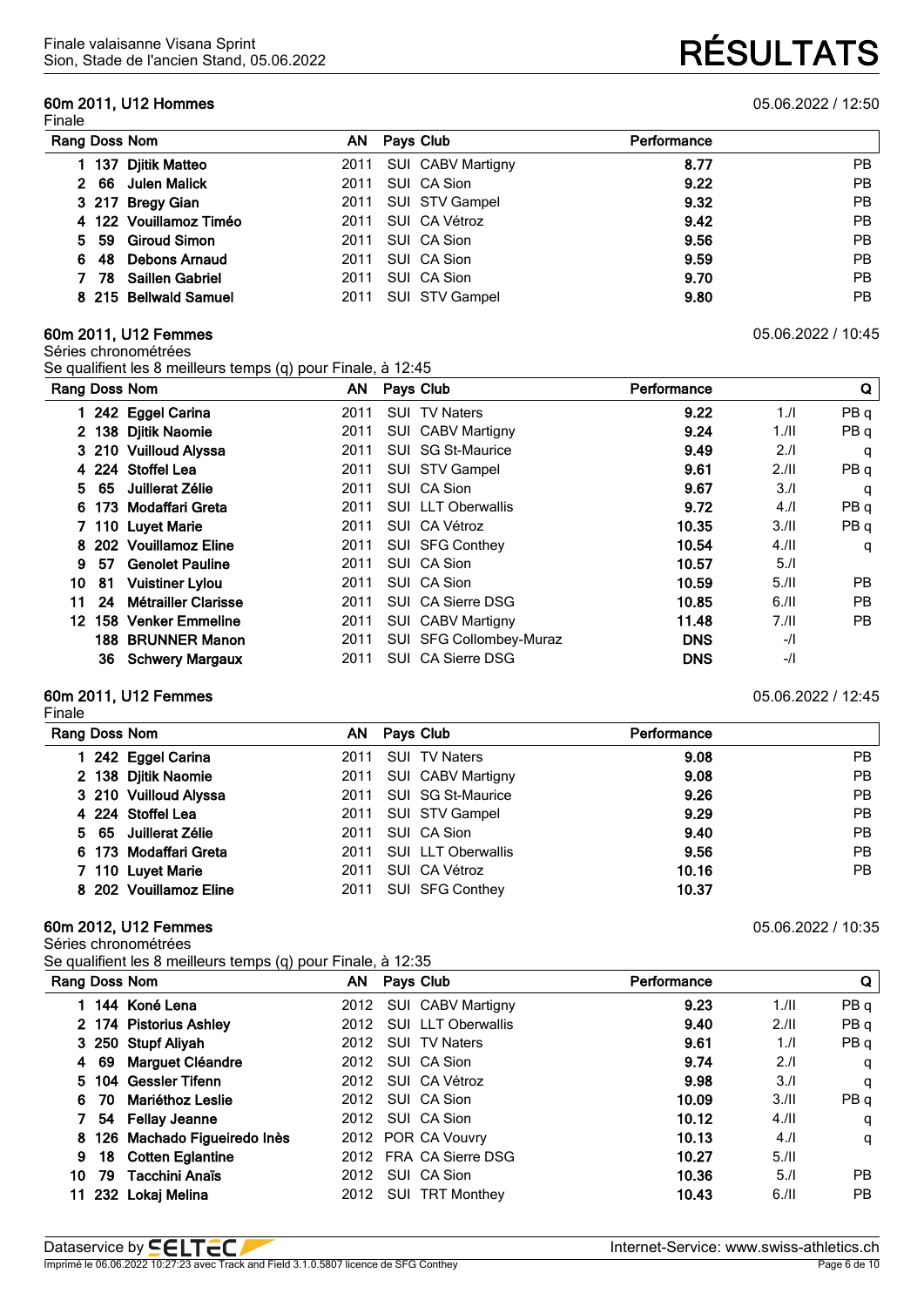#### **60m 2012, U12 Femmes - Suite** 05.06.2022 / 10:35

Séries chronométrées Se qualifient les 8 meilleurs temps (q) pour Finale, à 12:35

# Sion, Stade de l'ancien Stand, 05.06.2022 **RÉSULTATS**

|      | Rang Doss Nom            | AN Pays Club           | Performance |       |
|------|--------------------------|------------------------|-------------|-------|
|      | 12 30 Pralong Agnès      | 2012 SUI CA Sierre DSG | 10.55       | 7./II |
|      | 13 198 Chomel Valentina  | 2012 SUI SFG Conthey   | 10.57       | 6.1   |
|      | 14 132 Bourgeois Justine | 2012 SUI CABV Martigny | 10.59       | 7.1   |
| 15 6 | Perrier Lili             | 2012 SUI BBC Monthey   | 10.77       | 8.11  |

#### **60m 2012, U12 Femmes** 05.06.2022 / 12:35

Finale

| PB.<br><b>PB</b> |
|------------------|
|                  |
|                  |
|                  |
| PB.              |
|                  |
|                  |
|                  |
|                  |
|                  |

#### **50m 2013, U10 Hommes** 05.06.2022 / 10:25

Séries chronométrées Se qualifient les 8 meilleurs temps (q) pour Finale, à 12:25

| Rang Doss Nom |     |                          | ΑN   |            | Pays Club                | Performance |       | Q               |
|---------------|-----|--------------------------|------|------------|--------------------------|-------------|-------|-----------------|
|               | 15  | <b>Bonvin Ruben</b>      | 2013 |            | SUI CA Sierre DSG        | 8.09        | 1.11  | q               |
| 2             | 46  | Carron Léonce            | 2013 |            | SUI CA Sion              | 8.30        | 2.11  | q               |
| 3.            | 45  | <b>Bovier Kilian</b>     | 2013 |            | SUI CA Sion              | 8.52        | 1.1   | q               |
| 4             | 216 | <b>Bellwald Tobias</b>   | 2013 |            | SUI STV Gampel           | 8.55        | 2.1   | PB q            |
| 5.            | 91  | Carruzzo Benjamin        | 2013 |            | SUI CA Vétroz            | 8.61        | 3.1   | q               |
| 6             |     | 154 Saillen Eliot        | 2013 |            | <b>SUI CABV Martigny</b> | 8.76        | 3.11  | PB <sub>q</sub> |
|               |     | 7 225 Belibi Adryen      | 2013 |            | SUI TRT Monthey          | 8.80        | 4.11  | q               |
|               |     | 182 Zimmermann Maximilan | 2013 |            | SUI LLT Oberwallis       | 8.87        | 5.11  | q               |
| 9             |     | 228 Djitik Joachim       | 2013 |            | SUI TRT Monthey          | 8.93        | 4.1   | <b>PB</b>       |
| 10            | 76  | <b>Rouvinez Arthur</b>   | 2013 |            | SUI CA Sion              | 8.98        | 5.1   |                 |
| 11            | 107 | <b>Lathion Quentin</b>   | 2013 |            | SUI CA Vétroz            | 9.04        | 6.11  |                 |
| 12.           | 50  | Décaillet Adrien         | 2013 |            | SUI CA Sion              | 9.28        | 6.1   | <b>PB</b>       |
| 13.           |     | 142 Joho Maxendre        | 2013 |            | <b>SUI CABV Martigny</b> | 9.29        | 7.11  | PB.             |
| 14            | 64  | Juillerat Clément        | 2013 | SUI        | CA Sion                  | 9.57        | 7.1   |                 |
|               |     | <b>Adrien Wylan</b>      | 2013 | <b>SUI</b> | <b>BBC Monthey</b>       | <b>DNS</b>  | $-11$ |                 |

#### **50m 2013, U10 Hommes** 05.06.2022 / 12:25 Finale

| Rang Doss Nom |                            | AN   | <b>Pays Club</b>        | Performance |     |
|---------------|----------------------------|------|-------------------------|-------------|-----|
|               | 15 Bonvin Ruben            |      | 2013 SUI CA Sierre DSG  | 8.08        |     |
|               | 2 46 Carron Léonce         |      | 2013 SUI CA Sion        | 8.21        | PB. |
|               | 3 45 Bovier Kilian         |      | 2013 SUI CA Sion        | 8.41        |     |
|               | 4 216 Bellwald Tobias      |      | 2013 SUI STV Gampel     | 8.55        | PB. |
|               | 5 91 Carruzzo Benjamin     |      | 2013 SUI CA Vétroz      | 8.59        |     |
|               | 6 225 Belibi Adryen        |      | 2013 SUI TRT Monthey    | 8.82        |     |
|               | 7 154 Saillen Eliot        | 2013 | SUI CABV Martigny       | 8.83        |     |
|               | 8 182 Zimmermann Maximilan |      | 2013 SUI LLT Oberwallis | 8.95        |     |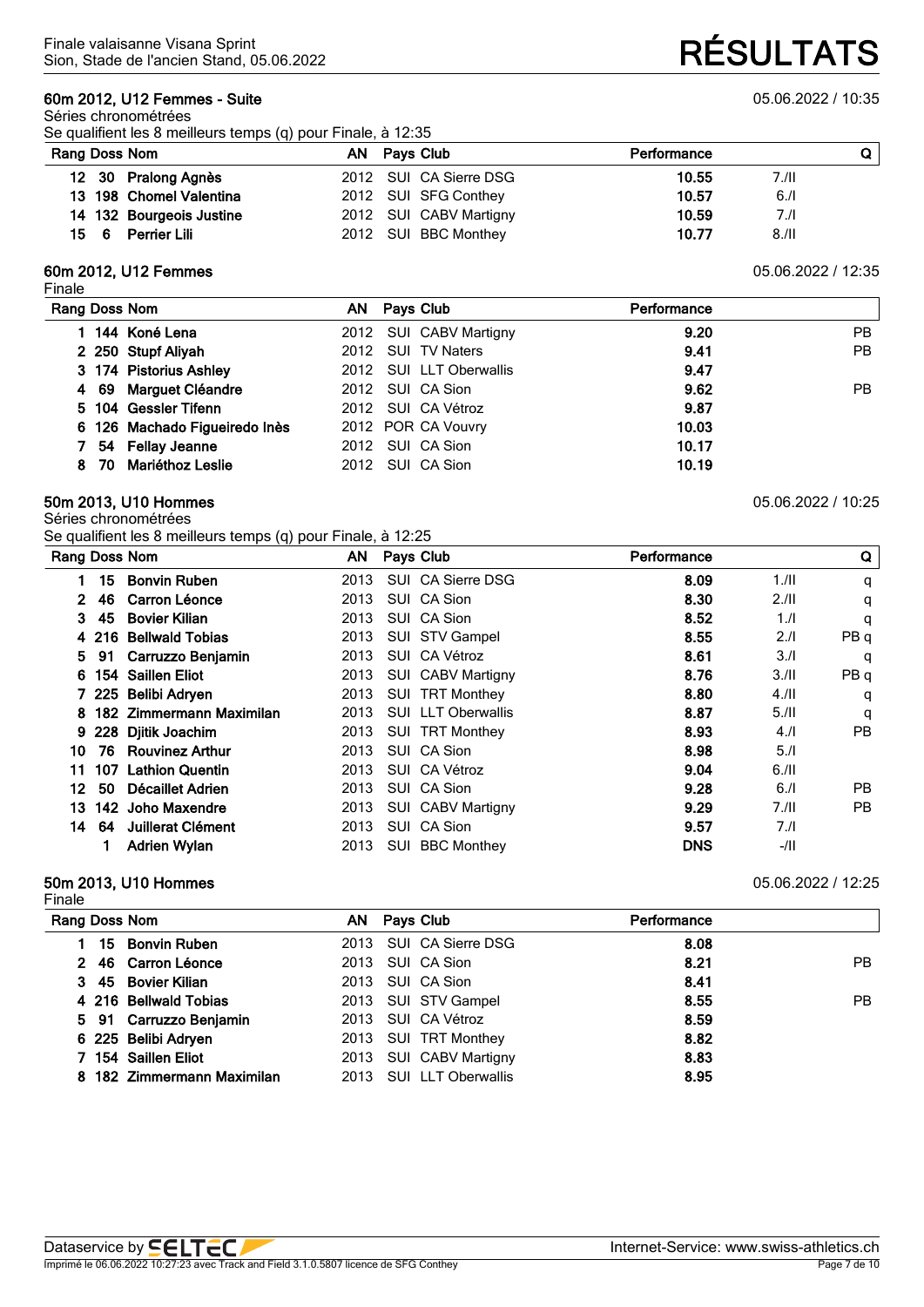#### **50m 2014, U10 Hommes** 05.06.2022 / 10:15

Séries chronométrées Se qualifient les 8 meilleurs temps (q) pour Finale, à 12:15

|     |                      |                                                                                                                                                                                                                                                                                  |              | Performance                                                                                                                                                                                                                                                                                                                |      | Q               |
|-----|----------------------|----------------------------------------------------------------------------------------------------------------------------------------------------------------------------------------------------------------------------------------------------------------------------------|--------------|----------------------------------------------------------------------------------------------------------------------------------------------------------------------------------------------------------------------------------------------------------------------------------------------------------------------------|------|-----------------|
| -71 | Mariéthoz Sloan      | 2014                                                                                                                                                                                                                                                                             |              | 8.87                                                                                                                                                                                                                                                                                                                       | 1.1  | q               |
|     |                      | 2014                                                                                                                                                                                                                                                                             |              | 8.98                                                                                                                                                                                                                                                                                                                       | 1.11 | q               |
|     |                      | 2014                                                                                                                                                                                                                                                                             |              | 9.12                                                                                                                                                                                                                                                                                                                       | 2.1  | q               |
|     | <b>Berner Thomas</b> | 2014                                                                                                                                                                                                                                                                             |              | 9.19                                                                                                                                                                                                                                                                                                                       | 3.1  | q               |
|     |                      | 2014                                                                                                                                                                                                                                                                             |              | 9.22                                                                                                                                                                                                                                                                                                                       | 2.11 | q               |
| 67  | Lagrandeur Colin     | 2014                                                                                                                                                                                                                                                                             |              | 9.25                                                                                                                                                                                                                                                                                                                       | 3/II | PB <sub>q</sub> |
| -82 |                      | 2014                                                                                                                                                                                                                                                                             |              | 9.34                                                                                                                                                                                                                                                                                                                       | 4.1  | PB <sub>q</sub> |
|     |                      | 2014                                                                                                                                                                                                                                                                             |              | 9.56                                                                                                                                                                                                                                                                                                                       | 4.11 | q               |
|     |                      |                                                                                                                                                                                                                                                                                  |              | 9.58                                                                                                                                                                                                                                                                                                                       | 5.11 |                 |
|     |                      | 2014                                                                                                                                                                                                                                                                             |              | 9.76                                                                                                                                                                                                                                                                                                                       | 6.11 |                 |
|     |                      | 2014                                                                                                                                                                                                                                                                             |              | 9.89                                                                                                                                                                                                                                                                                                                       | 7.11 | PB.             |
|     |                      | 2014                                                                                                                                                                                                                                                                             |              | 10.04                                                                                                                                                                                                                                                                                                                      | 5.1  |                 |
| 40  | Albelda Melvil       | 2014                                                                                                                                                                                                                                                                             |              | 10.20                                                                                                                                                                                                                                                                                                                      | 6.1  |                 |
|     |                      |                                                                                                                                                                                                                                                                                  |              | 10.37                                                                                                                                                                                                                                                                                                                      | 8.11 |                 |
|     |                      | 2014                                                                                                                                                                                                                                                                             |              | <b>DNS</b>                                                                                                                                                                                                                                                                                                                 | $-I$ |                 |
|     | 4<br>6<br>8<br>14    | Rang Doss Nom<br>2 253 Zimmermann Linus<br>3 119 Sartorelli Leo<br>123<br>Owona Assah Mwinda<br>5 221<br>Zanella Fabian<br>115 Pannatier Lohan<br>190 Crétégny Laël<br>129 Togni Martin<br>149 Rossier Jules<br>194 Pfammater Noé<br>205 Zen Ruffinen Loïc<br>112 Normand Fabien | 2014<br>2014 | AN Pays Club<br>SUI CA Sion<br><b>SUI TV Naters</b><br>SUI CA Vétroz<br><b>SUI CA Vouvry</b><br>SUI STV Gampel<br>SUI CA Sion<br>SUI CA Sion<br>SUI CA Vétroz<br>SUI SFG Collombey-Muraz<br>SUI CA Vouvry<br><b>SUI CABV Martigny</b><br>SUI SFG Collombey-Muraz<br>SUI CA Sion<br><b>SUI SFG Conthey</b><br>SUI CA Vétroz |      |                 |

#### **50m 2014, U10 Hommes** 05.06.2022 / 12:15

Finale

| Rang Doss Nom            | AN Pays Club        | Performance |  |
|--------------------------|---------------------|-------------|--|
| 253 Zimmermann Linus     | 2014 SUI TV Naters  | 8.80        |  |
| 2 71 Mariéthoz Sloan     | 2014 SUI CA Sion    | 8.95        |  |
| 3 221 Owona Assah Mwinda | 2014 SUI STV Gampel | 9.14        |  |
| 4 123 Berner Thomas      | 2014 SUI CA Vouvry  | 9.21        |  |
| 5 119 Sartorelli Leo     | 2014 SUI CA Vétroz  | 9.32        |  |
| 6 82 Zanella Fabian      | 2014 SUI CA Sion    | 9.61        |  |
| 7 115 Pannatier Lohan    | 2014 SUI CA Vétroz  | 9.64        |  |
| 67 Lagrandeur Colin      | 2014 SUI CA Sion    | <b>DNS</b>  |  |
|                          |                     |             |  |

#### **50m 2015 et plus jeunes, U10 Hommes** 05.06.2022 / 10:05

Séries chronométrées

Se qualifient les 8 meilleurs temps (q) pour Finale, à 12:05

| Rang Doss Nom |    | .                       |      | AN Pays Club                 | Performance |      | Q |
|---------------|----|-------------------------|------|------------------------------|-------------|------|---|
|               |    | 125 Gegovic Maximillian |      | 2015 SUI CA Vouvry           | 9.28        | 1.11 | q |
|               |    | 2 212 Fournier Axel     | 2015 | SUI Sion                     | 9.47        | 2.11 | q |
|               |    | 3 219 Jäger Thibault    |      | 2015 SUI STV Gampel          | 9.48        | 3.11 | q |
|               |    | 4 211 Locher Aaron      | 2015 | SUI Sierre                   | 9.67        | 1.1  | q |
|               |    | 5 189 Chervaz Timéo     |      | 2015 SUI SFG Collombey-Muraz | 9.72        | 4.11 | q |
|               |    | 6 203 Vuissoz Alex      | 2015 | SUI SFG Conthey              | 9.74        | 5.11 | q |
|               |    | 7 246 Salzamann Auron   | 2015 | <b>SUI TV Naters</b>         | 10.07       | 6.11 | q |
|               |    | 8 186 Aubrays Maxime    |      | 2015 SUI SFG Collombey-Muraz | 10.12       | 7.11 | q |
| 9             | 90 | <b>Biselx Tom</b>       | 2015 | SUI CA Vétroz                | 10.13       | 2.1  |   |
| 10            |    | 96 Cottagnoud Nathan    | 2015 | SUI CA Vétroz                | 10.57       | 3.1  |   |
| 11            |    | 193 Parvex Kélian       | 2015 | SUI SFG Collombey-Muraz      | 10.63       | 4.1  |   |
|               |    | 12 226 Borloz Sam       | 2015 | SUI TRT Monthey              | 10.88       | 5.1  |   |
|               |    | 13 251 Stupf Raphael    | 2016 | <b>SUI TV Naters</b>         | 10.92       | 6.1  |   |
| 14            | 85 | Zengaffinen Alexis      |      | 2015 SUI CA Sion             | 11.08       | 7./I |   |

#### **50m 2015 et plus jeunes, U10 Hommes** 05.06.2022 / 12:05

| Finale                    |                 |                     |             |  |
|---------------------------|-----------------|---------------------|-------------|--|
| Rang Doss Nom             | AN Pays Club    |                     | Performance |  |
| 1 125 Gegovic Maximillian |                 | 2015 SUI CA Vouvry  | 9.37        |  |
| 2 212 Fournier Axel       | 2015 SUI Sion   |                     | 9.47        |  |
| 3 219 Jäger Thibault      |                 | 2015 SUI STV Gampel | 9.49        |  |
| 4 211 Locher Aaron        | 2015 SUI Sierre |                     | 9.69        |  |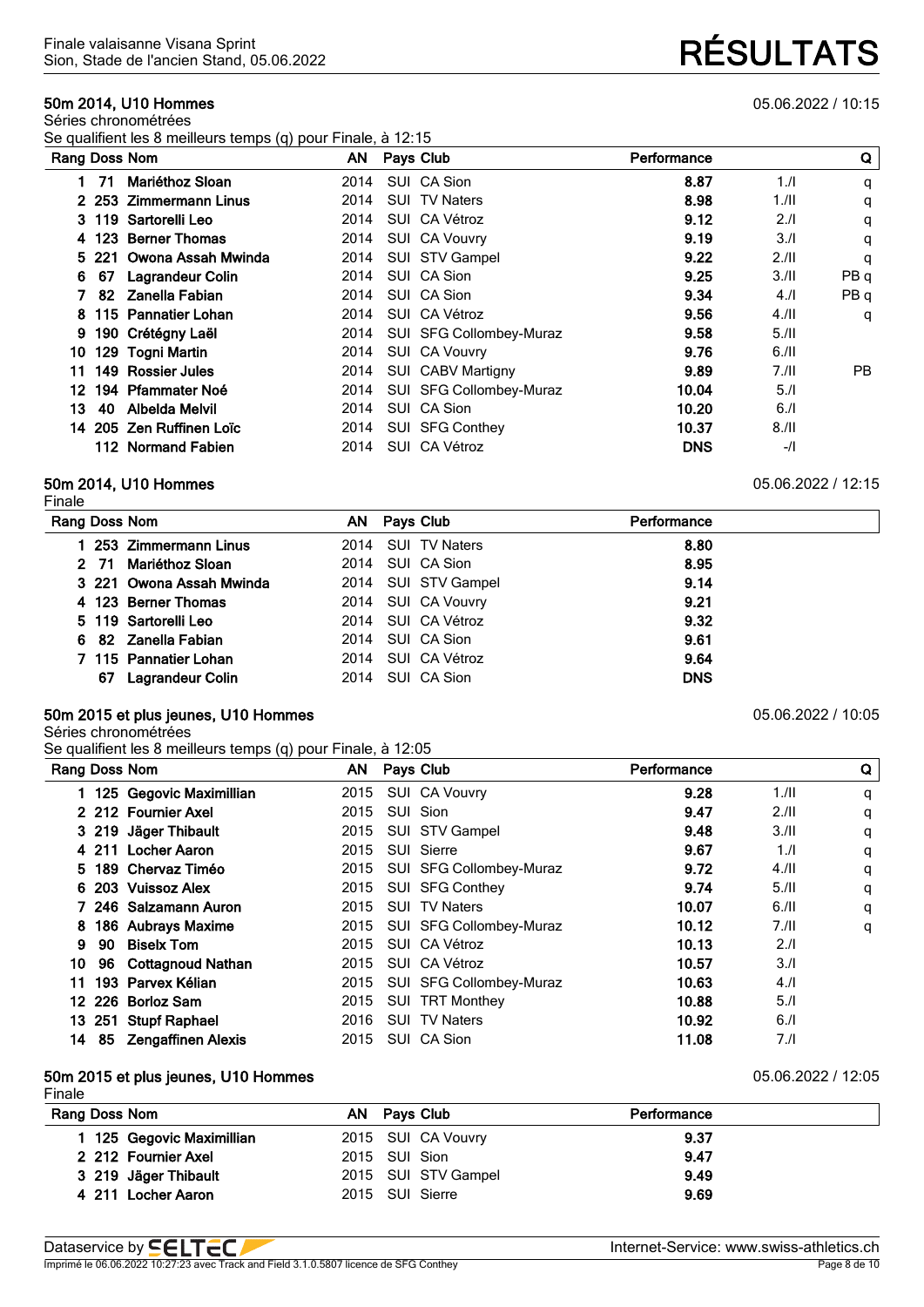#### **50m 2015 et plus jeunes, U10 Hommes - Suite** 05.06.2022 / 12:05

#### Finale

Sion, Stade de l'ancien Stand, 05.06.2022 **RÉSULTATS**

| Rang Doss Nom         | AN Pays Club                 | Performance |  |
|-----------------------|------------------------------|-------------|--|
| 5 189 Chervaz Timéo   | 2015 SUI SFG Collombey-Muraz | 9.73        |  |
| 6 203 Vuissoz Alex    | 2015 SUI SFG Conthey         | 10.02       |  |
| 7 186 Aubrays Maxime  | 2015 SUI SFG Collombey-Muraz | 10.15       |  |
| 8 246 Salzamann Auron | 2015 SUI TV Naters           | 10.23       |  |

#### **50m 2013, U10 Femmes** 05.06.2022 / 10:20

Séries chronométrées

Se qualifient les 8 meilleurs temps (q) pour Finale, à 12:20

|                | Rang Doss Nom |                          | AN   | Pays Club                      | Performance |      | Q               |
|----------------|---------------|--------------------------|------|--------------------------------|-------------|------|-----------------|
|                |               | 1 163 Andrews Myriam     | 2013 | <b>SUI LLT Oberwallis</b>      | 7.90        | 1.11 | q               |
| $\mathbf{2}^-$ | 22            | <b>Locher Emma</b>       | 2013 | SUI CA Sierre DSG              | 8.14        | 1/l  | q               |
| 3.             |               | 130 Boisset Callie       | 2013 | <b>SUI CABV Martigny</b>       | 8.64        | 2.1  | PB <sub>q</sub> |
|                |               | 4 201 Vouillamoz Alexane | 2013 | SUI SFG Conthey                | 8.87        | 3.1  | q               |
| 5.             | 127           | Moreira Kaylis           | 2013 | <b>SUI CA Vouvry</b>           | 8.94        | 2.11 | q               |
|                |               | 6 249 Studer Annina      | 2013 | <b>SUI TV Naters</b>           | 9.01        | 3.11 | q               |
|                |               | 7 162 Vergères Elodie    | 2013 | SUI ES Ayent Anzère            | 9.02        | 4.11 | q               |
| 8.             |               | 133 Bruchez Clémence     | 2013 | <b>SUI CABV Martigny</b>       | 9.32        | 4.1  | q               |
| 9              |               | 58 Giroud Mathilde       | 2013 | SUI CA Sion                    | 9.37        | 5.11 | <b>PB</b>       |
| 10             |               | 254 Zurbriggen Lara      | 2013 | <b>SUI TV Naters</b>           | 9.53        | 6.11 |                 |
| 11             |               | 146 Morisod Mia          | 2013 | <b>SUI CABV Martigny</b>       | 9.67        | 7.11 |                 |
| 12             |               | 200 Terrapon Charlie     | 2013 | <b>SUI SFG Conthey</b>         | 9.73        | 5.1  |                 |
| 13.            | 86            | <b>Abbet Camille</b>     | 2013 | SUI CA Vétroz                  | 9.77        | 6.1  |                 |
| 14             | 128           | Moreira Shayna           | 2013 | <b>CA Vouvry</b><br><b>SUI</b> | 9.85        | 8.11 |                 |
| 15.            | 97            | <b>Duc Emilie</b>        | 2013 | SUI CA Vétroz                  | 9.93        | 7./I |                 |

#### **50m 2013, U10 Femmes** 05.06.2022 / 12:20

| Finale                   |  |                          |             |     |
|--------------------------|--|--------------------------|-------------|-----|
| Rang Doss Nom            |  | AN Pays Club             | Performance |     |
| 163 Andrews Myriam       |  | 2013 SUI LLT Oberwallis  | 7.84        |     |
| 2 22 Locher Emma         |  | 2013 SUI CA Sierre DSG   | 8.21        |     |
| 3 130 Boisset Callie     |  | 2013 SUI CABV Martigny   | 8.45        | PB. |
| 4 201 Vouillamoz Alexane |  | 2013 SUI SFG Conthey     | 8.69        |     |
| 5 162 Vergères Elodie    |  | 2013 SUI ES Ayent Anzère | 9.05        |     |
| 6 127 Moreira Kaylis     |  | 2013 SUI CA Vouvry       | 9.06        |     |
| 7 249 Studer Annina      |  | 2013 SUI TV Naters       | 9.11        |     |
| 8 133 Bruchez Clémence   |  | 2013 SUI CABV Martigny   | 9.28        |     |

#### **50m 2014, U10 Femmes** 05.06.2022 / 10:10

Séries chronométrées

Se qualifient les 8 meilleurs temps (q) pour Finale, à 12:10

| Rang Doss Nom |    |                           |      | AN Pays Club             | Performance |      | Q |
|---------------|----|---------------------------|------|--------------------------|-------------|------|---|
|               | 77 | <b>Saillen Agathe</b>     | 2014 | SUI CA Sion              | 8.69        | 1.11 | q |
| 2.            |    | 53 Fauchère Louise        | 2014 | SUI CA Sion              | 9.17        | 1.1  | q |
|               |    | 3 75 Romailler Elyne      | 2014 | SUI CA Sion              | 9.25        | 2.11 | q |
|               |    | 4 118 Riquen Célia        | 2014 | SUI CA Vétroz            | 9.30        | 2.1  | q |
|               |    | 5 143 Koné Ayssa          |      | 2014 SUI CABV Martigny   | 9.51        | 3.1  | q |
|               |    | 6 240 Ammann Elisa        | 2014 | <b>SUI TV Naters</b>     | 9.64        | 3.11 | q |
|               |    | 7 223 Stoffel Anna        |      | 2014 SUI STV Gampel      | 9.71        | 4.1  | q |
|               |    | 8 157 Troillet Noélie     |      | 2014 SUI CABV Martigny   | 9.73        | 5.1  | q |
|               |    | 9 135 Delamorclaz Zoé     | 2014 | <b>SUI CABV Martigny</b> | 9.77        | 6.1  |   |
|               |    | 9 208 Rimet Léna          | 2014 | SUI SG St-Maurice        | 9.77        | 4.11 |   |
|               |    | 11 229 Dubosson Lauryne   |      | 2014 SUI TRT Monthey     | 9.96        | 5.11 |   |
|               | 35 | <b>Schwery Clémentine</b> | 2014 | SUI CA Sierre DSG        | <b>DNS</b>  | -/II |   |